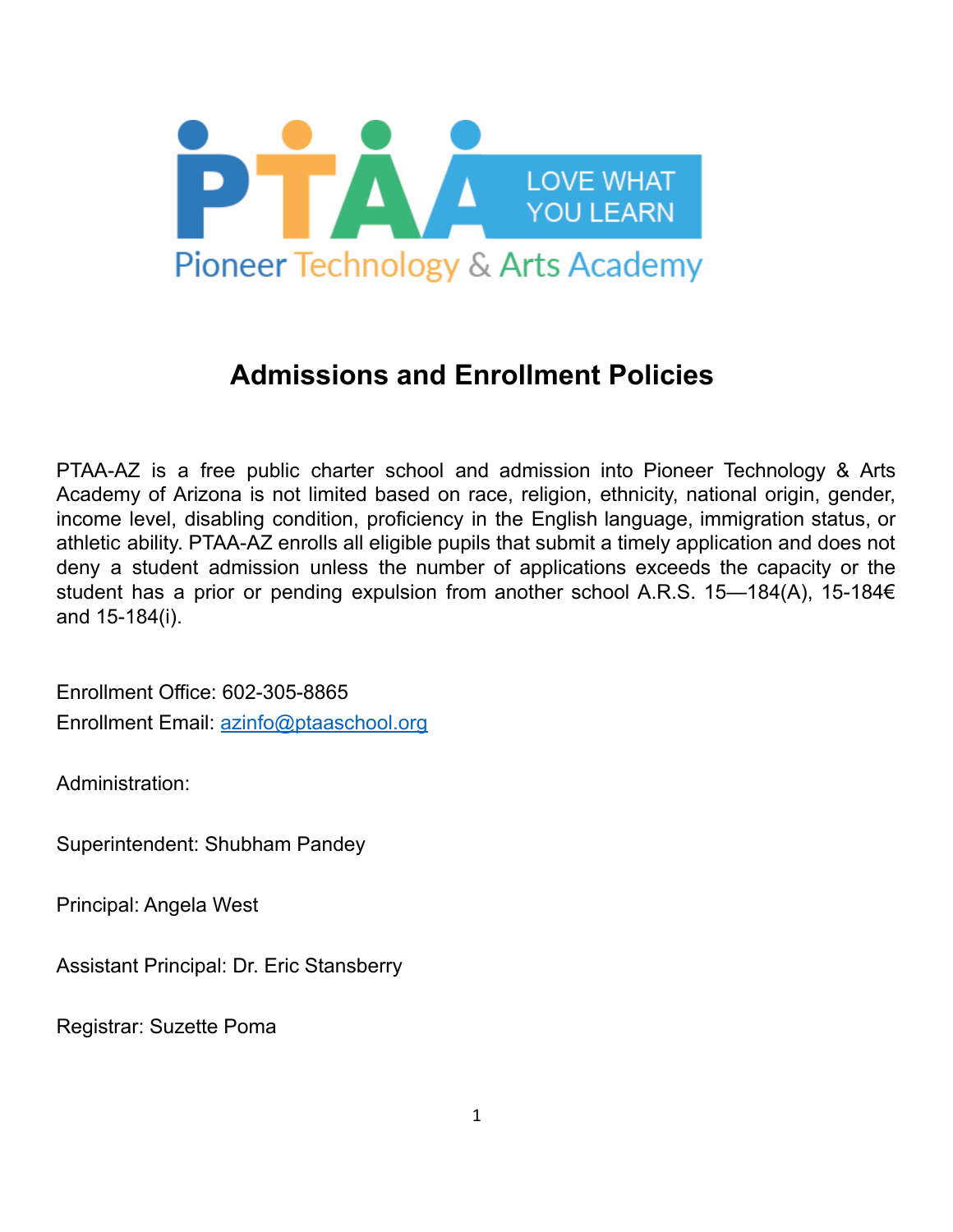# **2022-2023 School Year Admissions and Enrollment Timeline**

(dates are subject to change)

#### **September 2021**

Admissions and Enrollment Timeline posted for 2022-2023 Season

#### **October. 2021**

Roll-over instructions are sent to all families waiting on the waitlist that are eligible for rollover to the 20/21 school year.

#### **November 2021 (specific dates TBA)**

Waitlisted Application Roll-Over Period

#### **December 15th- January 31 st 2022**

Open Enrollment period for K-8<sup>th</sup> grade

#### **January 25 th, 2022**

Pre-registration/Intent to Return deadline for current students returning in order to hold their spot for the next year.

#### **February 20 th , 2022**

Lotteries will be conducted for applications received during the Open Enrollment Period for the 2020 – 2021 school year. Lotteries will take place at 10:30 am at the district office. Lotteries are open to the public, but applicants are not required or expected to attend.

#### **February 22 nd, 2022**

Admissions status based on lottery results will be posted for applications received during Open Enrollment Period for the 2022- 2023 school year.

**March through the 2022-2023 school year –** Any person applying will still follow the application procedure. If there is not a waiting list in a particular grade level, applications will be offered a spot on a first-come-first-served basis. If there is a waitlist, applications will continue to be added to the waitlist on a first-come-first-served basis.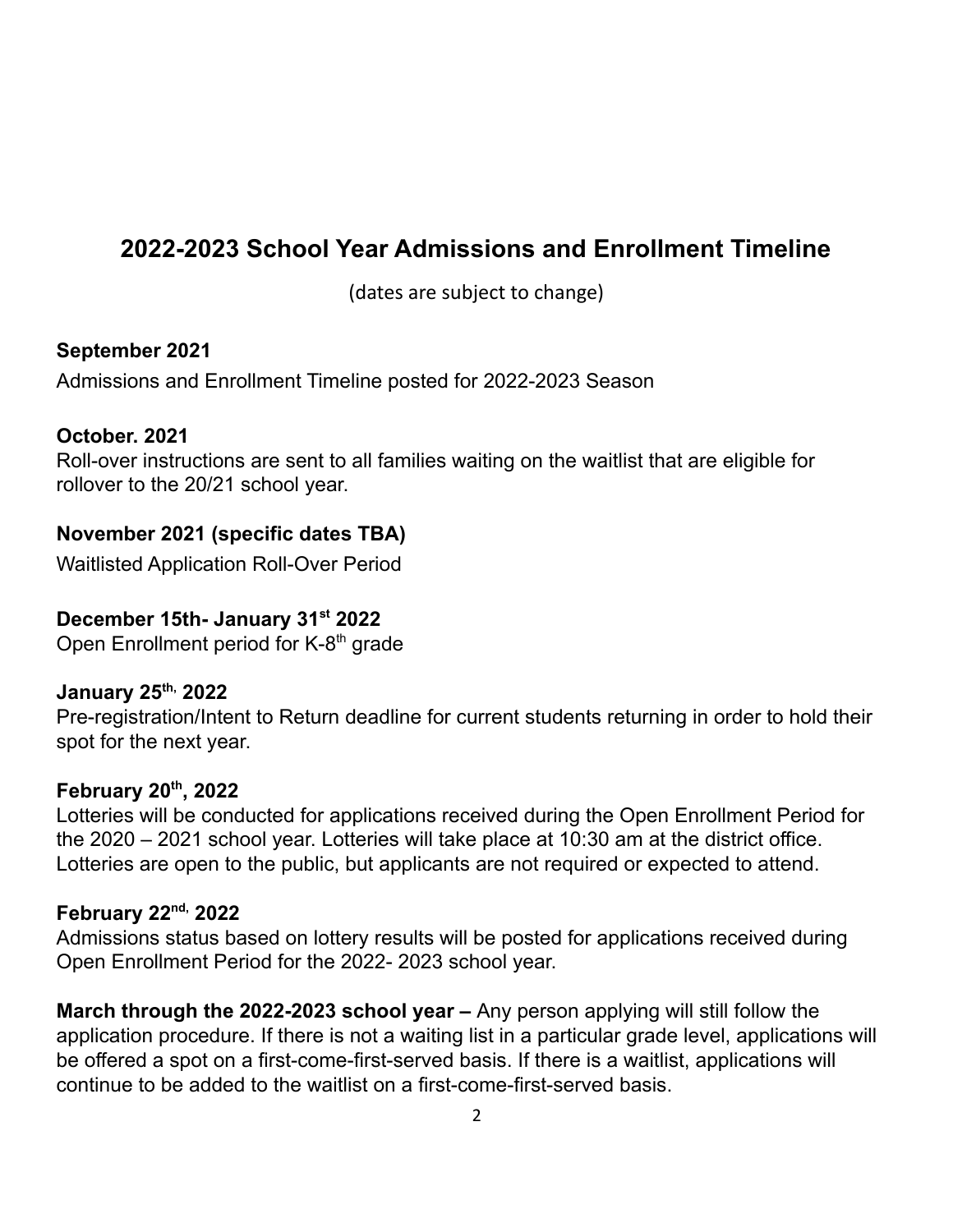# **September 2022**

Admissions and Enrollment Timeline posted for 2023-2024 Enrollment Season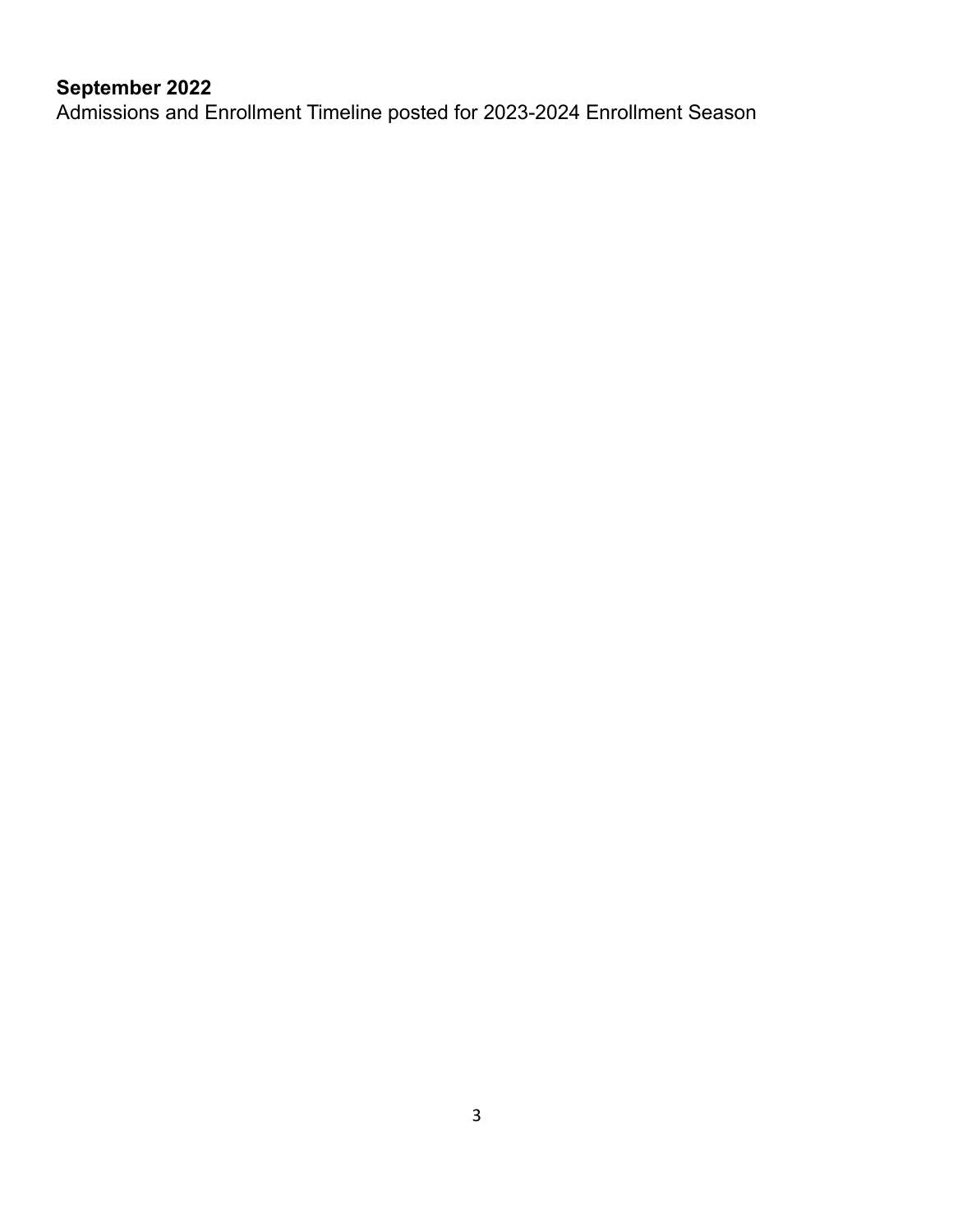#### **Admissions and Enrollment Process**

Enrollment of a student is different from the admission of a student. When a school admits a student, it offers the student a spot at the school; the student can decide to accept the spot and attend the school or not.

Although a public charter school may offer admission to students upon submission of an application, before a student may be enrolled in and attend school, schools must obtain certain documentation from each student's parent or guardian.

When a school enrolls a student, the student is indicating his or her intention to attend the school and be included in the school's student count.

Homeless students are exempt from the obligation to produce the records normally required for enrollment

#### **Admissions and Enrollment Process Part 1: Application for Admission**

Applications can be completed online at

[https://pioneer.powerschool.com/public/formbuilder/form.html?formid=23011](http://www.azcharter.com/apply), downloaded from our website, and printed or picked up in the PTAA-AZ Enrollment Center. If eligible for the lottery, you will be contacted with information on the Open Enrollment lottery dates.

Applications for admission must be completed within our Open Enrollment period to be eligible for the lottery. Applications completed after the Open Enrollment deadline will be processed on a first-come, first-served basis behind applications completed during the open enrollment period.

*Note: Pioneer Technology & Arts Academy of Arizona can determine a student is ineligible if they have been expelled from another educational institution or are in the process of being expelled from another educational institution.\**

#### **Part 2: Offers of Admission or Waitlist**

Families will receive an email and/or phone call from PTAA-AZ if and when an offer of admission is extended to their child. Please contact the enrollment center if you have any questions concerning the initial offer of admission. Offers will be sent to accepted students and waitlist numbers will be available to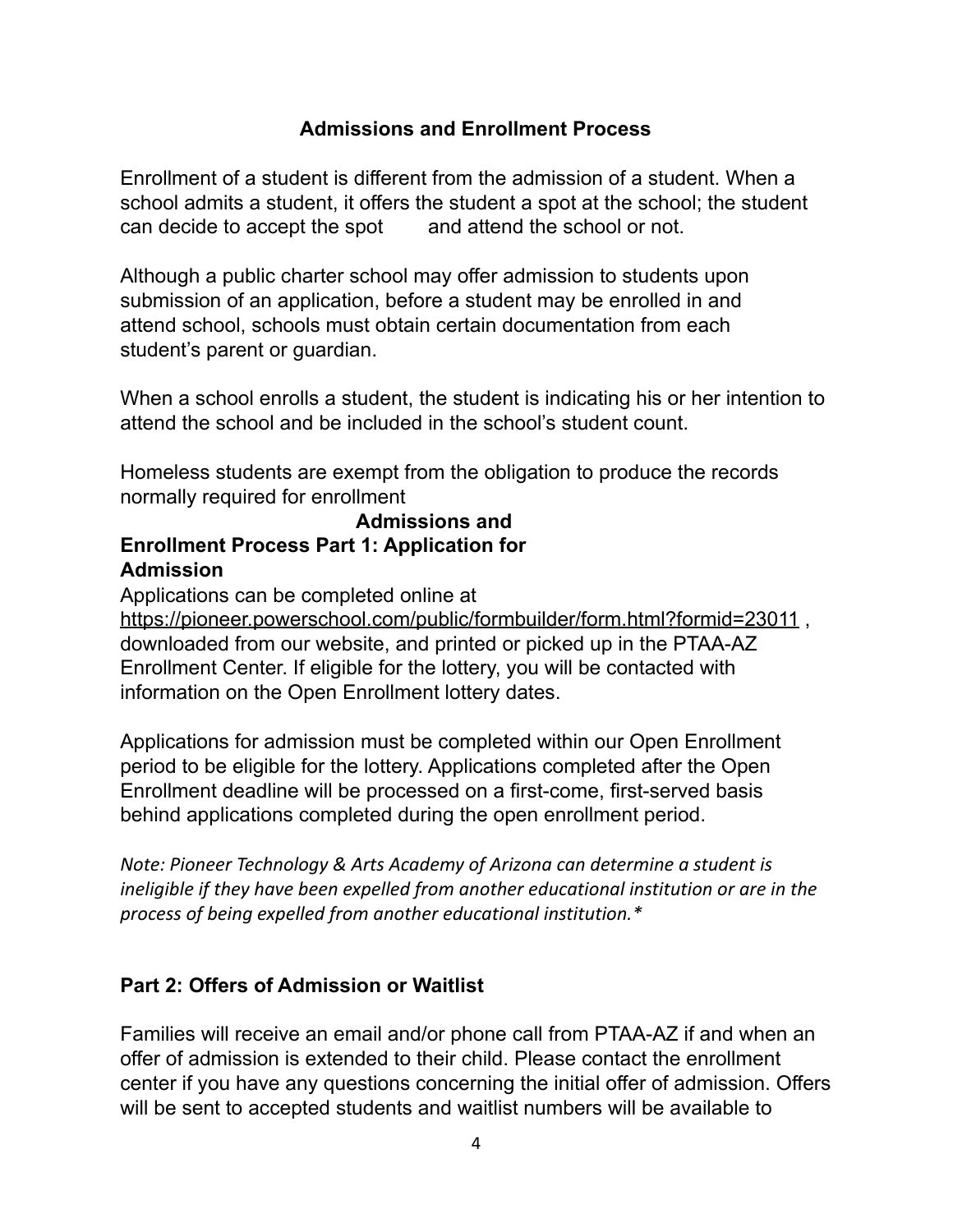families not offered positions.

Acceptance of an offer of admission does not constitute official enrollment. Offered applicants will receive instructions on enrollment to finalize their enrollment at the school. Parents must complete enrollment by the deadline to be officially enrolled. An enrollment will not be considered complete until all paperwork is completed in accordance with state law.\* Failure to submit by the school's deadline could result in the non-enrollment of the student.

Acceptance of the offer of admission and submission of required documents complete the enrollment process. By submitting the required documents, the student is indicating his or her intention to attend the school and be included in the school's student count. The following documents must be provided within 30 days of the offer of admission in order for enrollment to be deemed complete:

- Copy of Birth Certificate or other proof of age and identity as described below\*
- Custody paperwork (if applicable)
- Special Education Records (if applicable)
- Proof of Arizona Residency (signed form and documentation)\*
- Home Language Survey (PHLOTE) (required by the State)
- Family Education Rights and Privacy Act (FERPA)
- Student Media Release
- Race/Ethnicity Data Collection Form (required by the State)

The following documents must be submitted prior to 1<sup>st</sup> date of attendance, but are not required to submit prior to, or as a condition of enrollment:

• Proof of immunization, or evidence of a statutory exemption  $*$ 

\*Student is entitled to enrollment even if documents are unavailable when:

- The student is in foster care.
- Defined as "Homeless or Temporarily Housed" under the McKinney-Vento law {42

U.S.C. 11302}

\*Other reliable proofs of age or identity:

Other reliable proof of the pupil's identity and age, including the pupil's baptismal certificate, an application for a social security number or original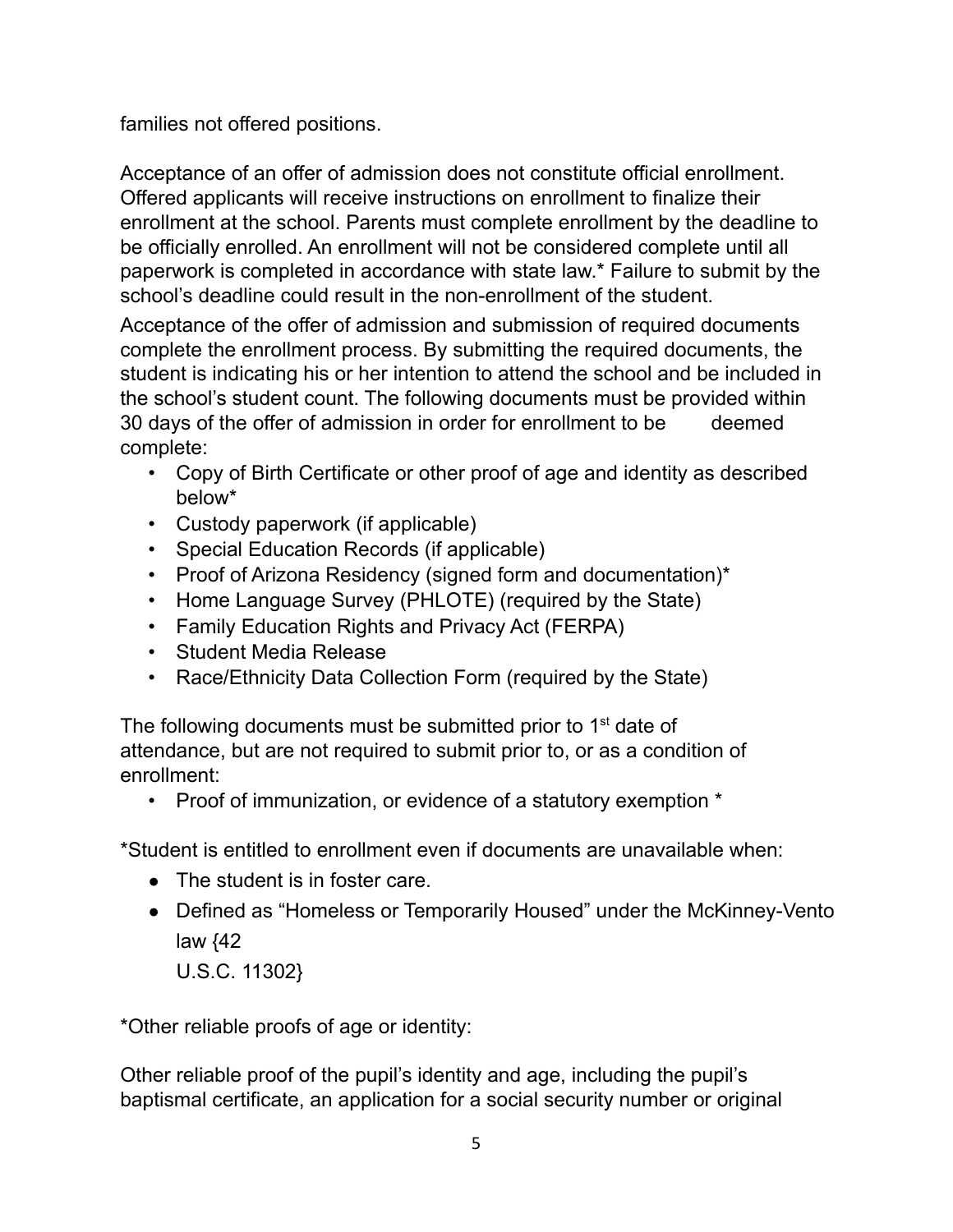school registration records, and an affidavit explaining the inability to provide a copy of the birth certificate; or

● A letter from the authorized representative of an agency having custody of the pupil pursuant to a juvenile court proceeding, certifying that the pupil has been placed in the custody of the agency as prescribed by law.

### \*Proof of Residency

As with all public schools in Arizona, charter schools are required to obtain and maintain verifiable documentation of a student's Arizona state residency

upon enrollment.A.R.S. §15- 828(A)(1)-(3).

The Arizona Department of Education has prepared Residency Guidelines available for review at

[http://www.azed.gov/policy/files/2017/06/revised-residency-guideline-](http://www.azed.gov/policy/files/2017/06/revised-residency-guideline-2017-1.pdf)[2017-1.pdf.](http://www.azed.gov/policy/files/2017/06/revised-residency-guideline-2017-1.pdf) Residency documents are different from citizenship or immigration documents. Schools *may not* request or require documentation regarding a student's citizenship or immigration status in connection with enrollment or at any other time.

### Immunization Exemptions

Every student is required to present proof of an official certificate of immunizations. Students may be exempted from the immunization requirements if parents sign an exemption for when any of the following situations exist: 1. Medical Exemption 2. Religious Belief Exemption

3. Personal Belief Exemption

\*\*Please note it is the responsibility of the parent to obtain any and all of the required documents. However, please notify the PTAA-AZ Enrollment Office if the previous school refuses to give you records. A student can only be fully enrolled if all documents are received within 30 days of offer of admission.

- **● Please see Open Enrollment Lottery (below)**
- **● Please see How The Waitlist Works (below)**
- **● Please see Applications Eligible for Priority**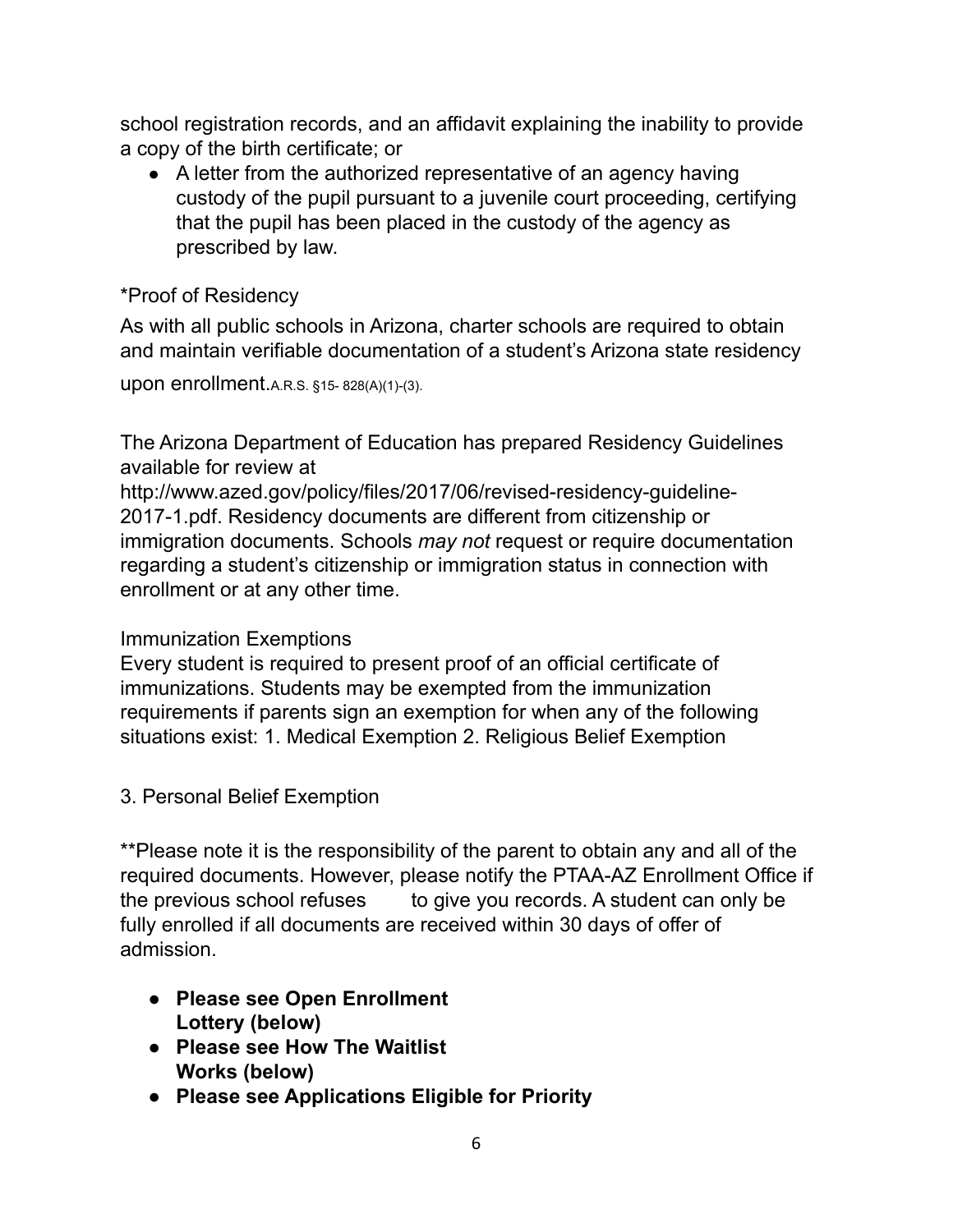**Status (below)**

**● Please see Capacity Policy (below)**

### **Records Requests**

Records requests may be done on accepted applications for verification purposes. The school needs to verify all state assessments, and general information.

# **Open Enrollment Lottery**

Our Open Enrollment period is NOT first-come, first served. If, for any grade level, the number of applicants exceeds the number of openings, there will be a lottery to determine admission and waitlist numbers. Only applications completed during the OPEN ENROLLMENT PERIOD are included within that lottery pool. Lotteries will be held on February  $20<sup>th</sup>$ , and results will be available starting February 22<sup>nd</sup>.

### **How The Waitlist Works**

When your application reaches the top of the list, and a spot becomes available to you, the school will contact you immediately.

It is not possible for us to determine your child's chances of being offered a spot. Once our classes are full, any spots that open up are the result of student withdrawals. Although we do typically see a number of spots open up before the start of school, we have no way of knowing in which grades spots will open up or how many spots will become available.

It is possible you may move up or down on the list. Don't be too worried if you move down a few spots; this occasionally happens. For example, a 1st grade student is called from the waitlist because someone declined a spot. The 1st grader has a sibling who is #50 on the waitlist for 3rd grade. This sibling must (by law) be given "sibling preference," so she moves up to the top of the 3rd grade waitlist (or near the top; there may be other siblings ahead of her). Therefore, if your 3rd grade child had started at #49, s/he will now be bumped down to #50.

Important Note Regarding Acceptance AFTER the Lottery: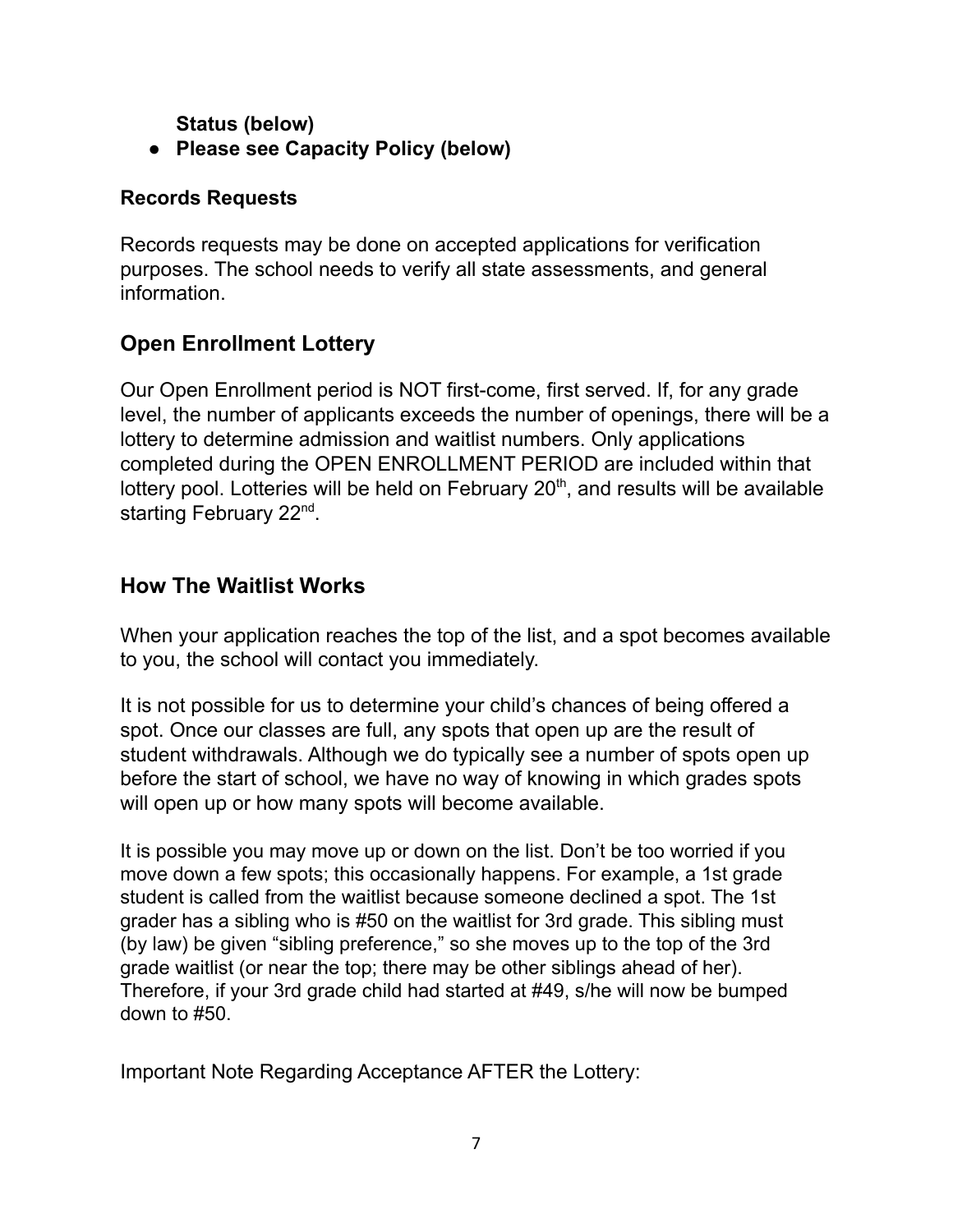Any student that is offered a spot of enrollment as a result of their number being pulled at the top of the lottery is still pending any changes to that grade levels capacity numbers. A number of variables can contribute to the number of available spots we have after the lottery has already been conducted. For example: If a current PTAA-AZ student ends up being retained in a grade level that would affect the number of available spots and that could bump someone from the accepted list to the first available spot on the waitlist instead.

1 See A.R.S. § 15-184(J).

2 See A.R.S. §§ 15-828, -872.

### **Incorrect submission grade policy:**

Parents/guardians of the student must submit an enrollment application through the enrollment Portal to be eligible for an offer from PTAA-AZ. The parent/guardian must apply for the correct grade for the enrollment year to which they are applying since each grade levels waitlist is independent from other waitlists. PTAA-AZ cannot change the application grade for a student after the original application has been submitted due to AZ Charter laws. If the parent/guardian applies for the wrong grade, the parent must cancel the original enrollment application and apply again for the correct grade and be given a new submission date and waitlist number.

### **Duplicate application policy:**

PTAA-AZ does not allow more than one application for an individual student for the same/multiple grades because it is not a fair and equitable enrollment process. If the PTAA-AZ enrollment center finds a duplicate application for a student, the guardian/parent of the student will be notified to determine which application should be canceled so there is only one valid application.

### **Enrollment for Possible Expelled Students/Expelled Students:**

A.R.S. §15-184(F) allows a charter PTAA-AZ to refuse to admit any pupil who has been expelled from another educational institution or who is in the process of being expelled from another educational institution. In addition, if the student and family withdrew from their previous school to avoid expulsion, the corresponding school may also cancel the application or rescind the offer of enrollment.

# **Applications Eligible for Priority Status**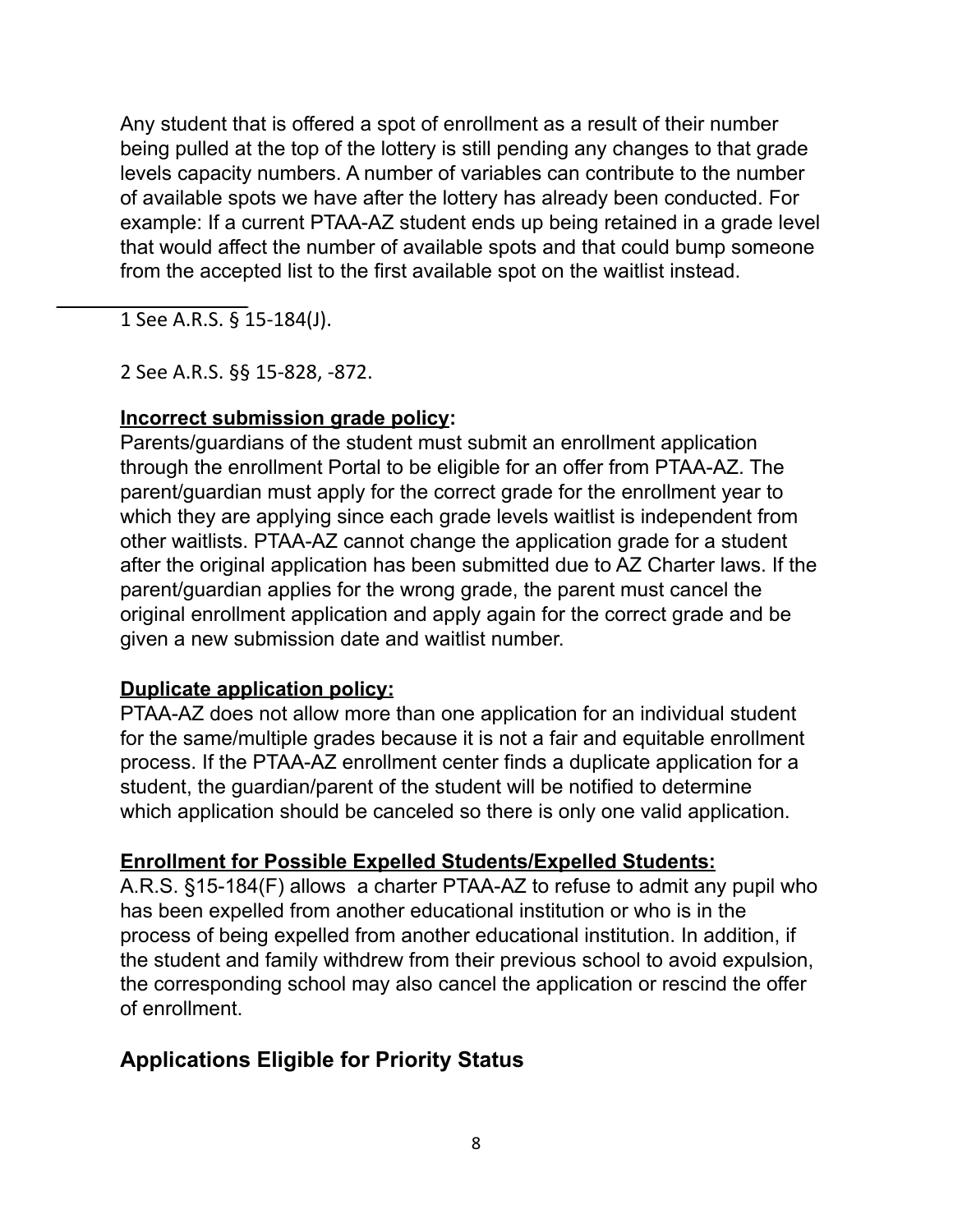The following types of applications are eligible for "Priority Status", and in the following order:

- 1. Current student in same school.
- 2. PTAA-AZ Faculty/Administrator/Staff child or grandchild (full-time, benefits-eligible)
- 3. Applicants with siblings attending.
- 4. Newly accepted student siblings.
- 5. Board member child or grandchild
- 6. Confirmed rollover applicant from the previous school year
- 7. Non-prioritized Open Enrollment applicants (by original lottery number)
- 8. Non-prioritized Post Open Enrollment applicants (by first come first served)

Please Note: Any false statement on an application, including but not limited to falsely indicating priority eligibility, may result in revocation of enrollment or offer of enrollment.

# **Sibling Priority Policy**

Sibling priority only applies when the incoming applicant has a sibling that is officially enrolled or currently attending the same school to which the applicant is applying.

- 1. A "sibling" is defined as an immediate family member of the applicant, or a blended family member of the applicant that resides under the same roof as the applicant.
- 2. The sibling must be currently enrolled at PTAA-AZ.
- 3. If sibling withdraws from the school before applicant is offered enrollment, priority status will be revoked.
- 4. Once marked as a "sibling" application, these priority applications are ordered by original lottery number.
- 5. Students with siblings already attending get a higher priority than newly accepted students.
- 6. Priority status does not guarantee placement.

# **PTAA-AZ Faculty/Administrator/Staff Child Priority Policy**

1. The employee must be the parent or legal guardian of applicant or the applicant must live with the employee for at least 50% of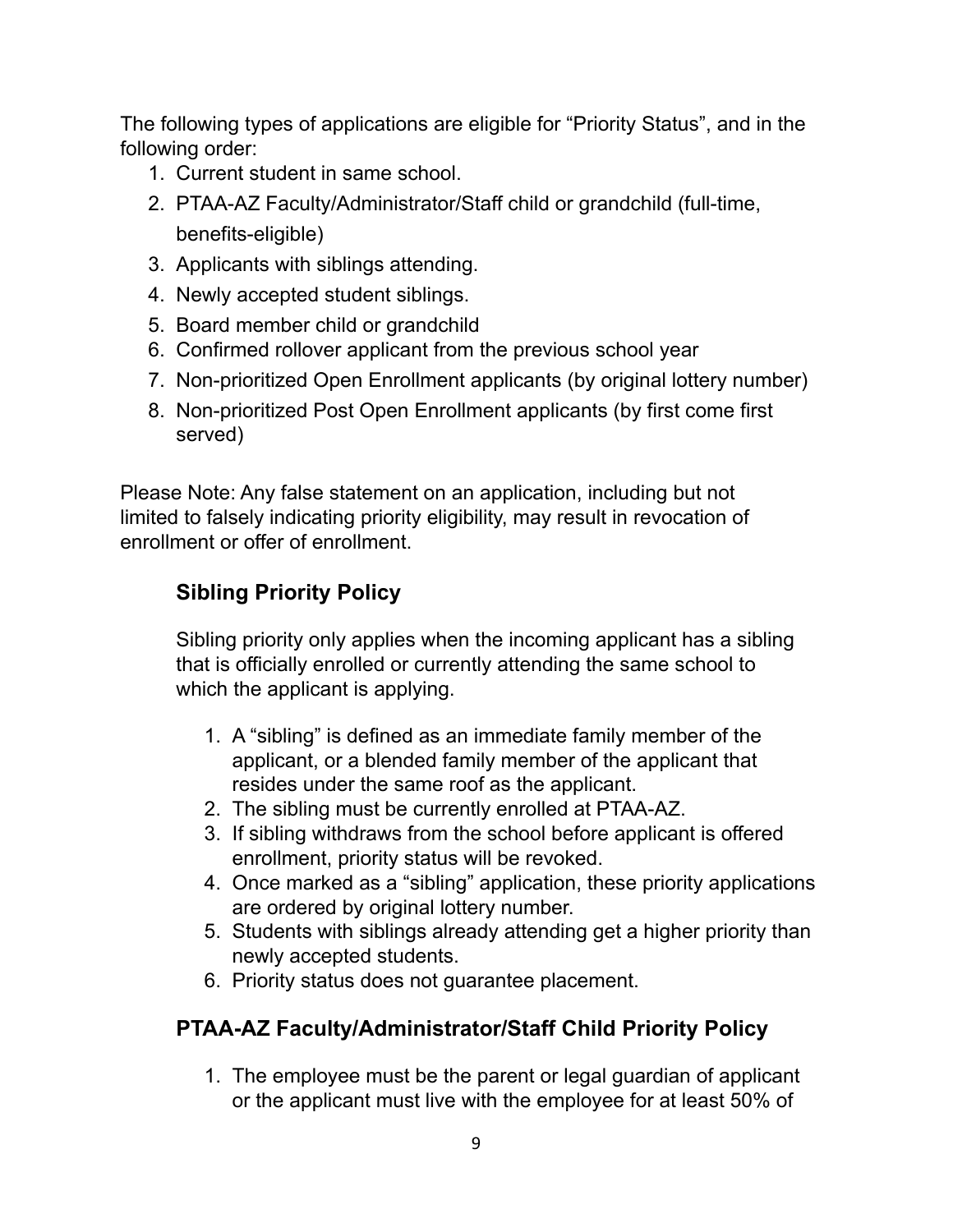the calendar year.

- 2. The employee is responsible for notifying PTAA-AZ of their priority status eligibility
- 3. If employment is terminated by employee or employer before applicant is offered enrollment at PTAA-AZ priority status will be revoked.
- 4. Once marked as an "employee" application, these priority applications are ordered by original lottery number.
- 5. Priority status does not guarantee placement.

### **PTAA-AZ Board Member Child or Grandchild Priority Policy**

Children of PTAA-AZ Board Members

- 1. The board member must be the parent or legal guardian of applicant or the applicant must live with the board member for at least 50% of the calendar year.
- 2. The board member must be an official, board-approved board member.
- 3. The board member is responsible for notifying PTAA-AZ of their submitted application and of their priority status eligibility.
- 4. If the board member's service on the board ends before the applicant is offered enrollment at PTAA-AZ priority status will be revoked.
- 5. Once marked as a "board" application, these priority applications are ordered by original lottery number.
- 6. Priority status does not guarantee placement.

# **Roll-Over Policy**

If your child is not offered a spot for the 2019-20 school year, and if your waitlisted application is eligible to rollover to the next school year waitlist, the school will notify you of upcoming open enrollment dates**, the responsibility falls upon the applicant to contact the school to roll their application over.** Roll-over applicants will still need to fill out a current year's application. It is crucial you do not miss the Roll-Over deadlines set by the school to ensure your child's application is moved to the next year's wait list and given the correct priority. **Any applicant that was on the previous year's waitlist will only receive the roll-over priority if they apply during the posted rollover period** *(if there are any major changes to content of the application process,*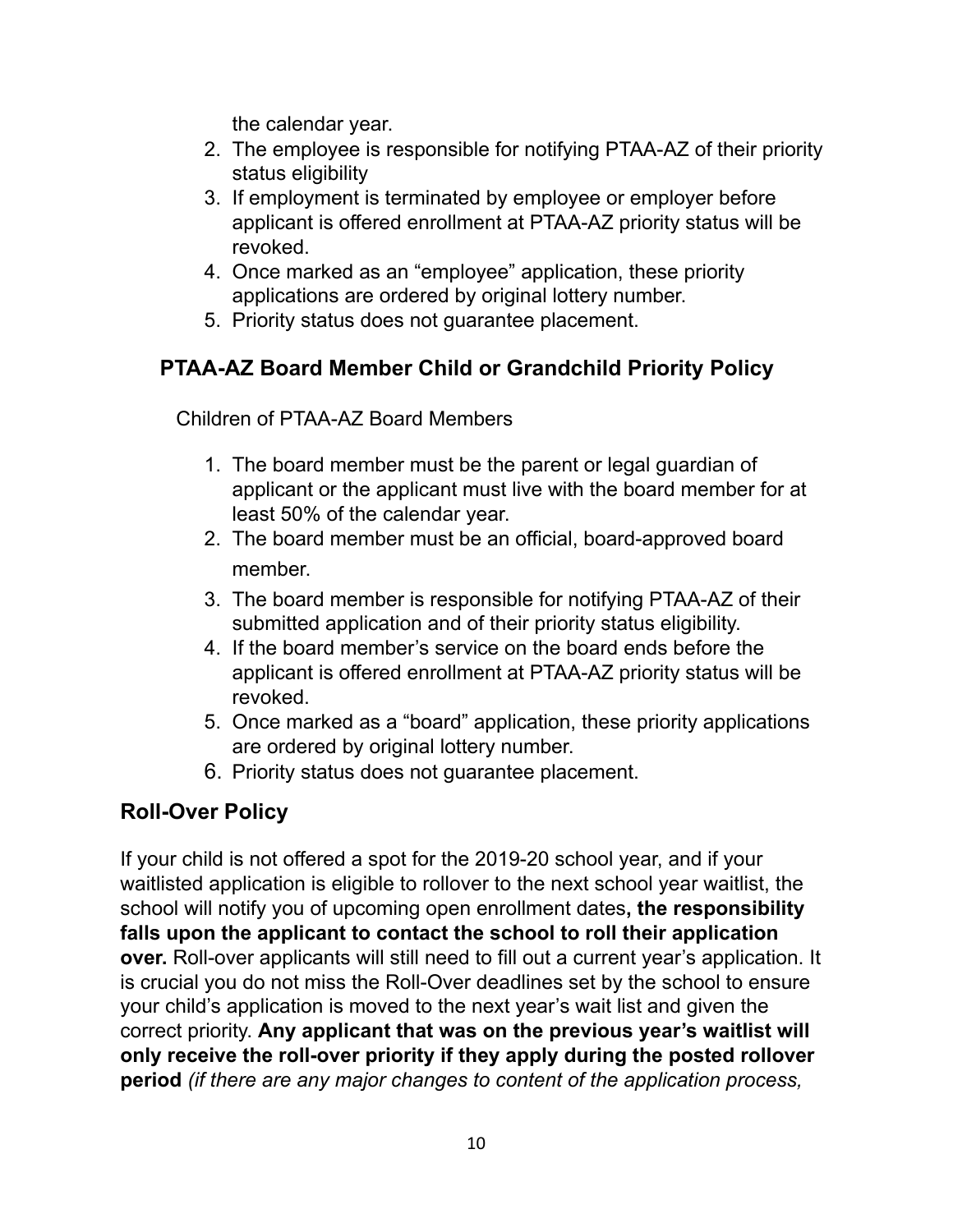*all previous years waitlisted applications will be notified of the new application process).*

#### *What happens to my 2019-20 waitlisted application if I roll over to the 2020-21 school year waitlist?*

If you choose to roll over your eligible waitlisted application/s to the 2020-21 school year waitlist, your 2019-20 waitlisted application/s will remain active for the remainder of the current school year. However, if you receive an offer of enrollment for the current (2019-2020) school year after you elect to roll over your application, that application will be removed from the 2019-20 waitlist

Furthermore, applications received after August 31<sup>st</sup> for the current school year are NOT eligible to roll over for the next school year

# **Kindergarten Enrollment Policy**

Students entering kindergarten for the upcoming school year must be five years old on or before September 30<sup>th</sup> of the current school year. For details on our Early Kindergarten enrollment, please visit here:

[https://www.azcharter.com/\\_files/ugd/627ac8\\_19c3a60de4e8438684daa636d29f](https://www.azcharter.com/_files/ugd/627ac8_19c3a60de4e8438684daa636d29f92bb.pdf) [92bb.pdf](https://www.azcharter.com/_files/ugd/627ac8_19c3a60de4e8438684daa636d29f92bb.pdf)

### **Capacity Policy**

The following factors will be considered by Pioneer Technology & Arts PTAA-AZ when determining capacity:

- Physical capacity of the school building and classrooms.
- Availability of staff members (i.e. administrators, teachers, other certified employee, classified employees)
- Number of students already enrolled in grade levelCapacity limits for all opportunities at Pioneer Technology & Arts PTAA-AZ are based on physical space and teacher ratios. Therefore, if there is additional physical space on site, Pioneer Technology & Arts PTAA-AZ will hire staff to accommodate additional students as needed. Once the physical capacity of the premises is at its maximum, and the staff to student ratios are also at their maximum, no additional students will be enrolled in the relevant class, or classroom.

# **Intent to Return Policy (for returning students only)**